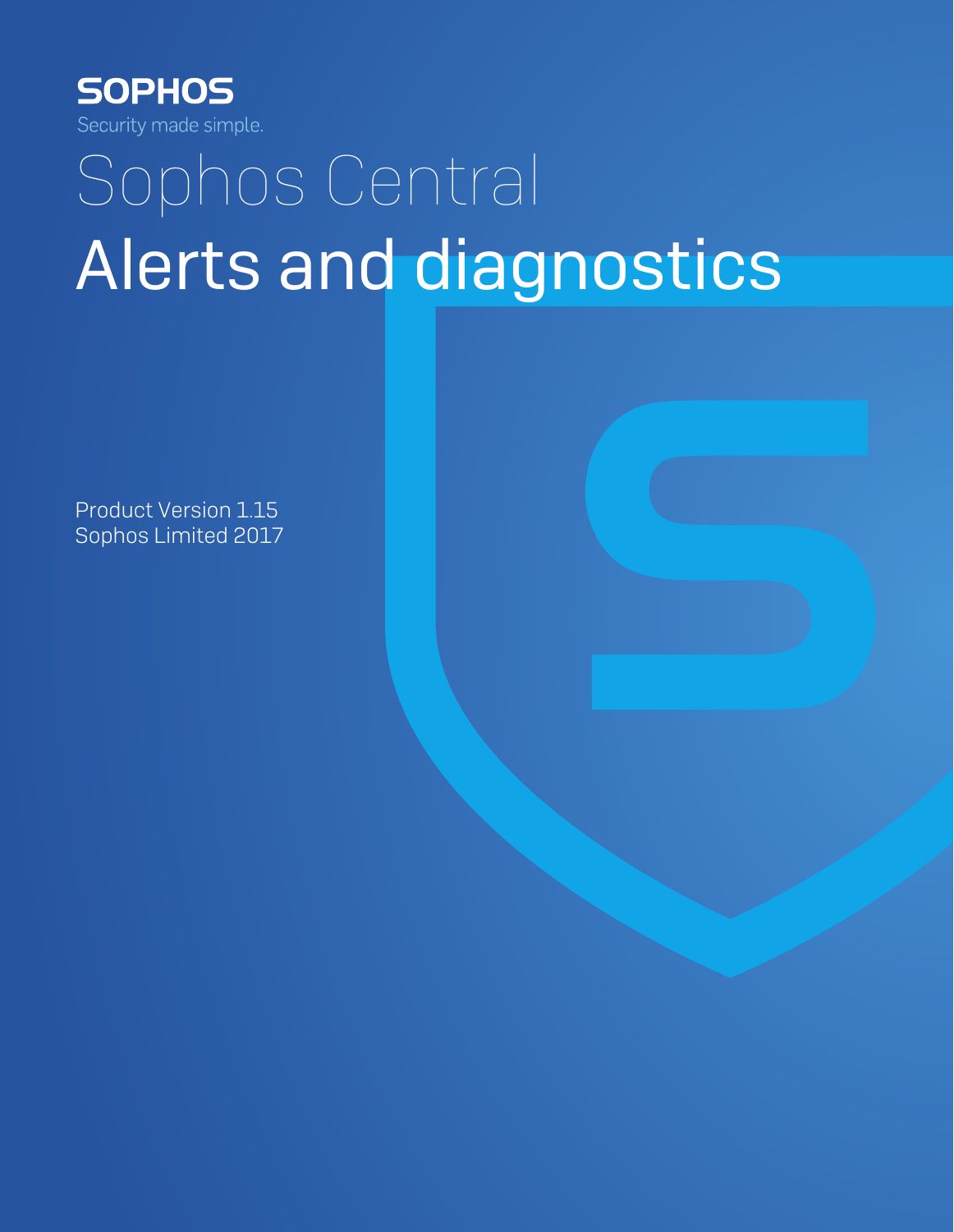# Contents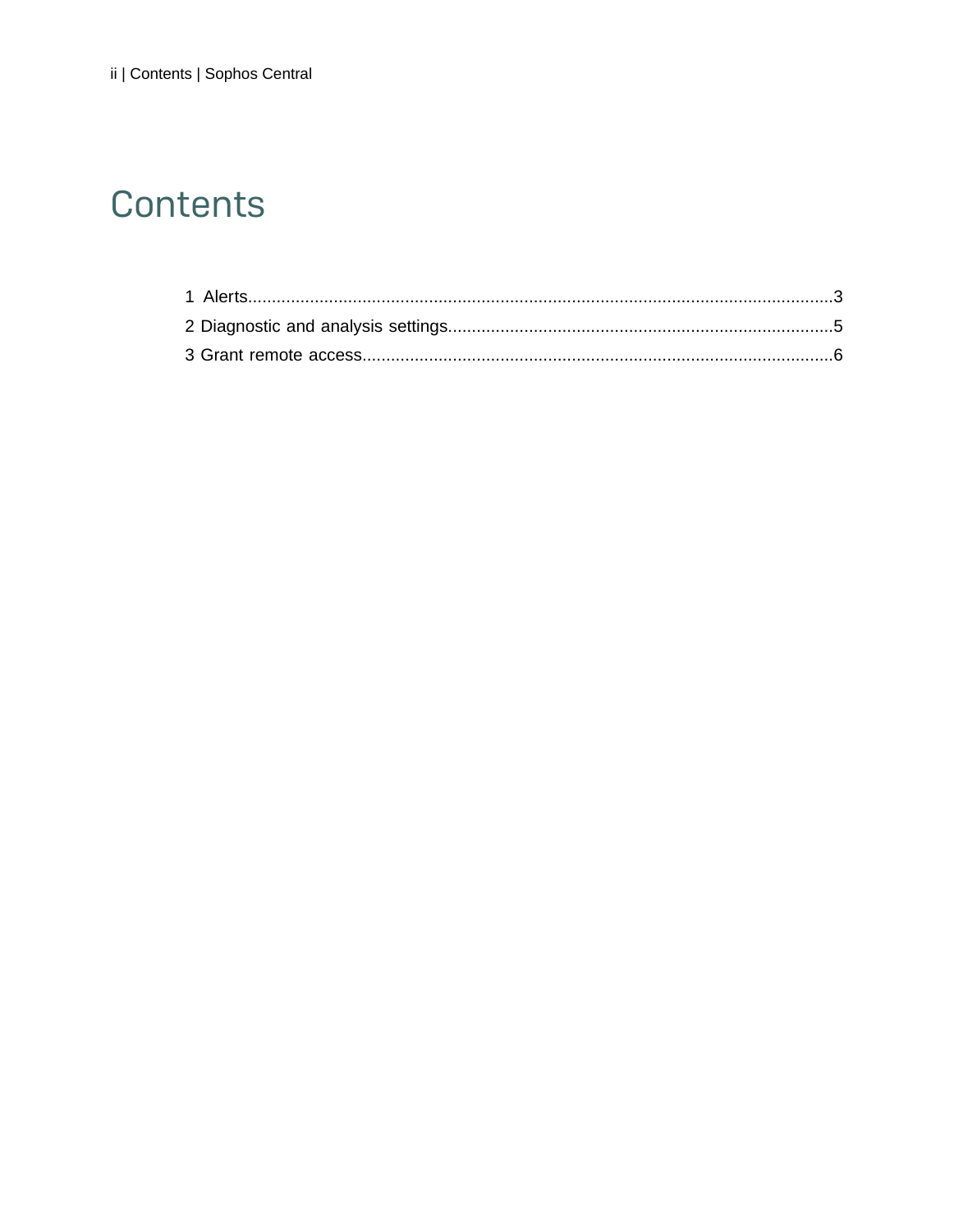# <span id="page-2-0"></span>1 Alerts

There are the following types of wireless alerts:

**High** 

### ■ **Access point has bad health**

The load on the AP is too high. This is caused by too many connected clients. Check your installation (Are the access points well placed? Are there too few?).

### Medium

### ■ **Access point is offline**

The AP has either no connection to the Internet, no power or there is an error with the software. If it is the software, a reboot may help. Otherwise, you should connect to the SOS SSID.

#### ■ **Access point is not broadcasting any network**

There is currently no configuration on the AP. Configure the AP under **Wireless** > **Access Points**.

#### ■ **Access point has high data packet retries**

802.11 retries alert is triggered when the data frame retries on the AP go beyond 20%. It helps you to understand if retries are the reason for a bad network service.WLAN frames are retried by the AP when the acknowledgement frames are not received from the intended recipient. If the retries go beyond the threshold, the overall performance of the network is shown.

### ■ **Access point command done**

The reboot is done.

#### ■ **Access point has a DNS timeout**

DNS requests to the Internet are not answered.This is either caused by the Internet connection or by your network installation.

### ■ **Access point has high DNS latency**

The feature triggers alert for high 802.11 retries & DNS delay. This is either caused by the Internet connection or by your network installation.

- DNS latency alert is triggered if the DNS roundtrip time is above 250 ms.
- 802.11 retries alert is triggered if the retry percentage is above 20% (conservative).

There are some alerts where rebooting the access point may solve the problem:

- **Access point configuration failed**
- **Access point(s) failed to update to the new firmware**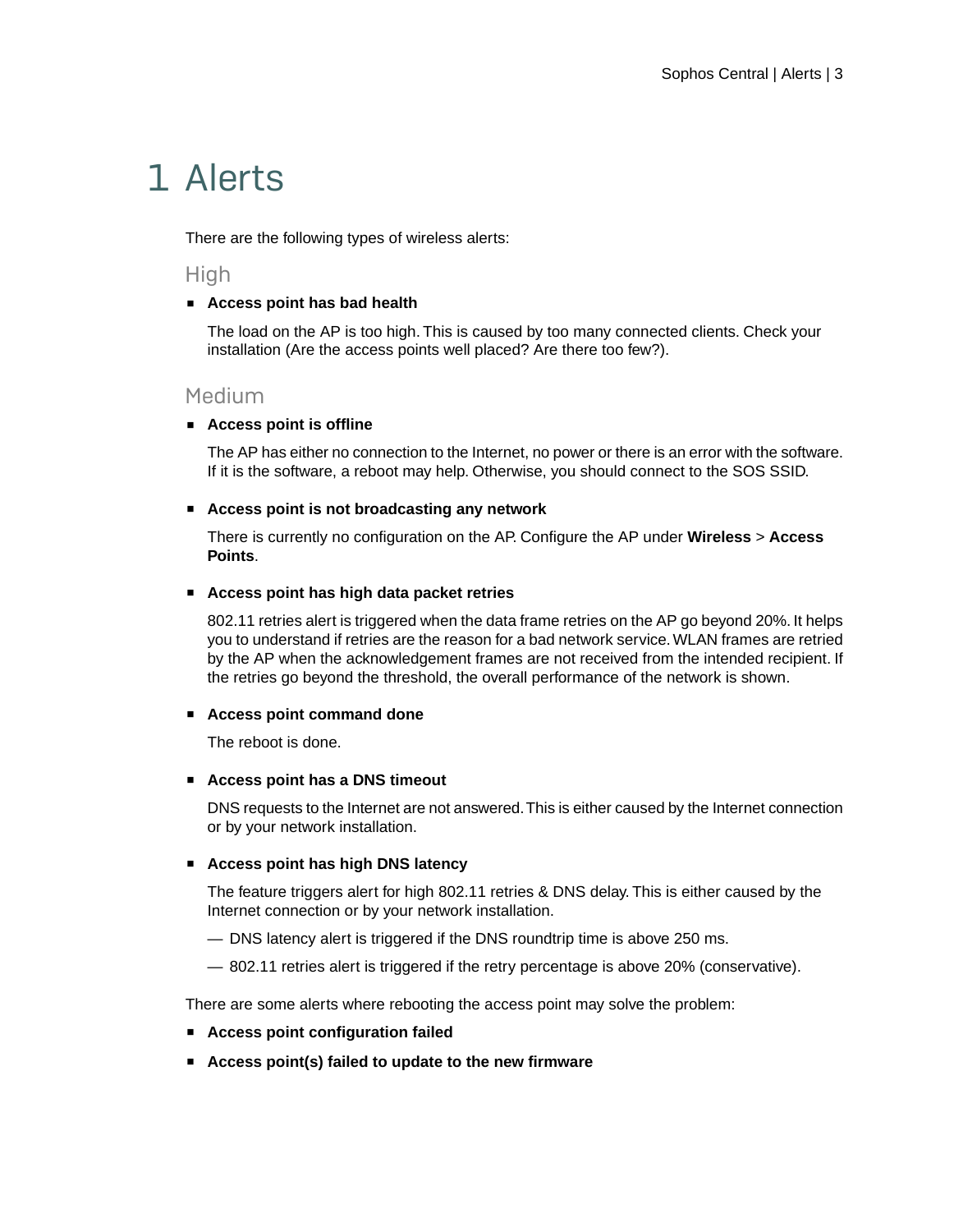In those cases, as first step, reboot the access point. If this does not help, call Sophos Support. They will need remote access to investigate the issue (**Wireless** > **Settings** > **Remote Login to Access Points for Sophos Support**).

Low

■ **Access point will be updated with new firmware**

Wireless is off for approximately 5 minutes.

■ **All access points will be updated with new firmware**

Wireless is off for approximately 5 minutes.

- **Access point has been successfully updated with new firmware**
- **All access points have been successfully updated**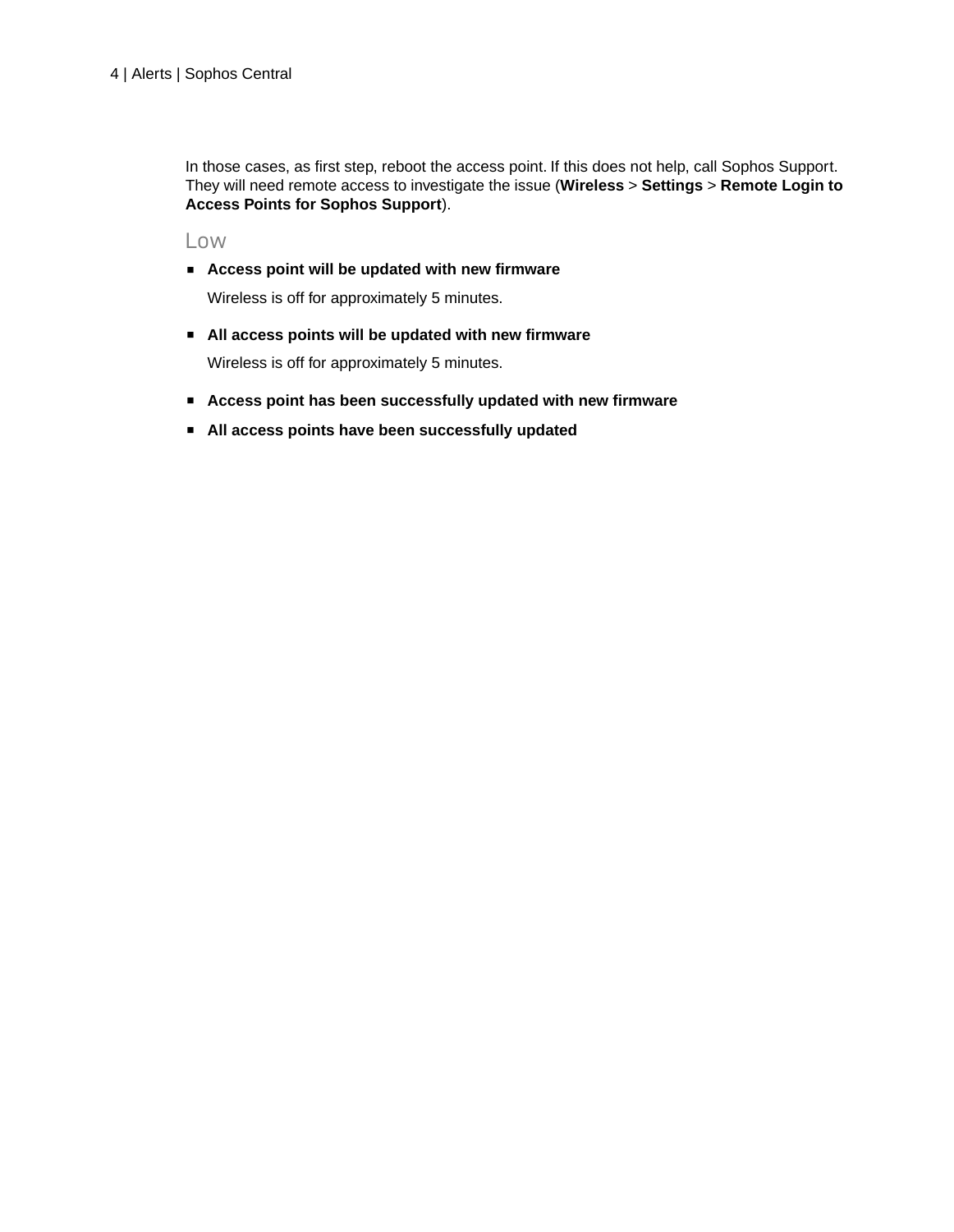# <span id="page-4-0"></span>2 Diagnostic and analysis settings

You can make some diagnostic and analysis settings under **Wireless** > **Settings**:

# Forward access points logs

Your access point logs will be forwarded to Sophos technical support.

## Remote login

In case of issues you can allow Sophos technical support to have remote access for a given time. The remaining time is displayed as soon as you activate the function. Deactivate to disable remote access immediately.

# Traffic categorization

If the traffic categorization is enabled, the traffic generated by users will be categorized and listed on the **Usage Insight** page. This option is enabled by default.